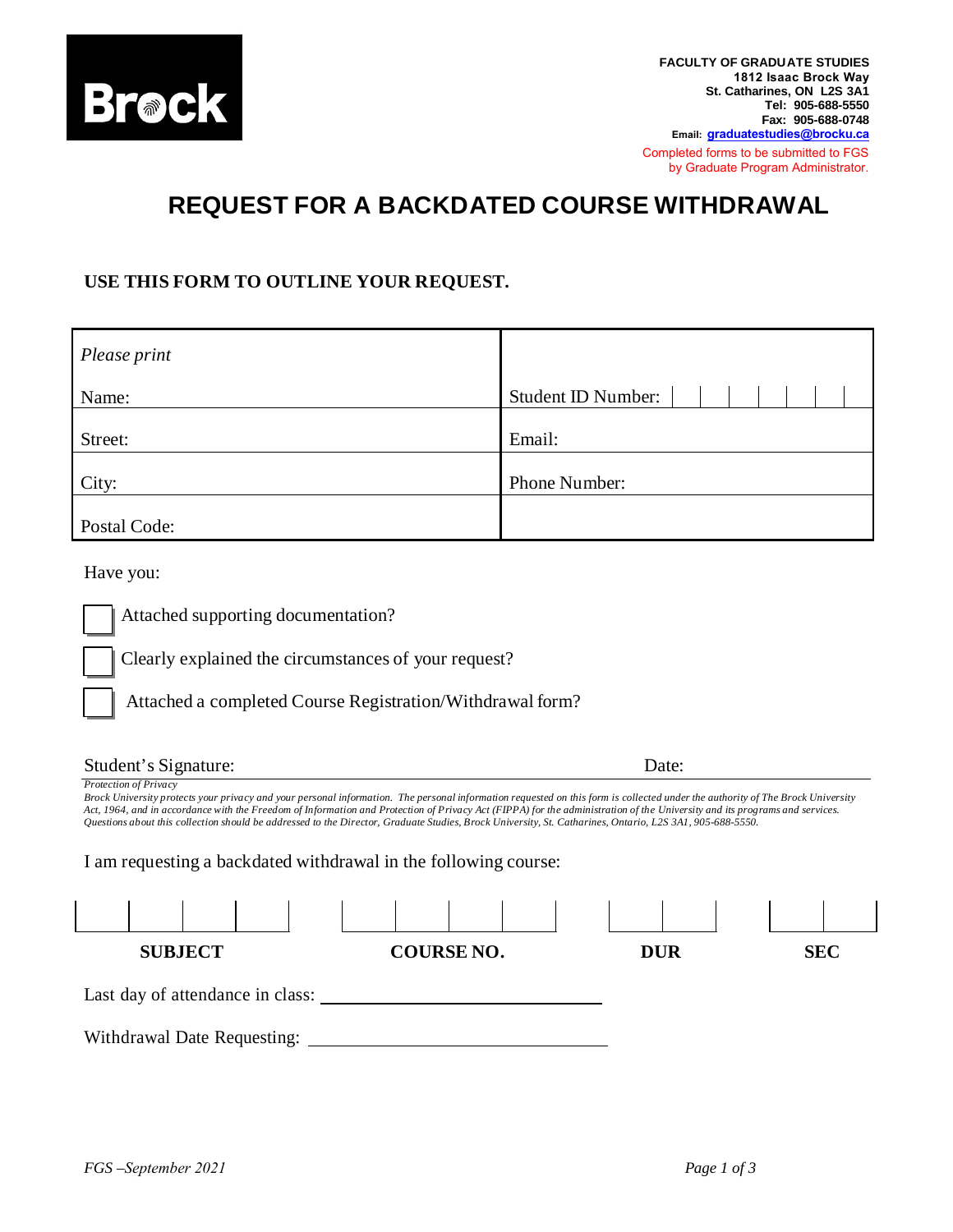|                          | Date:                                                                     |
|--------------------------|---------------------------------------------------------------------------|
| Dean or Designate,       |                                                                           |
| <b>Graduate Studies:</b> | Date:<br><u> 1989 - Johann Stein, mars an t-Amerikaansk kommunister (</u> |
|                          |                                                                           |